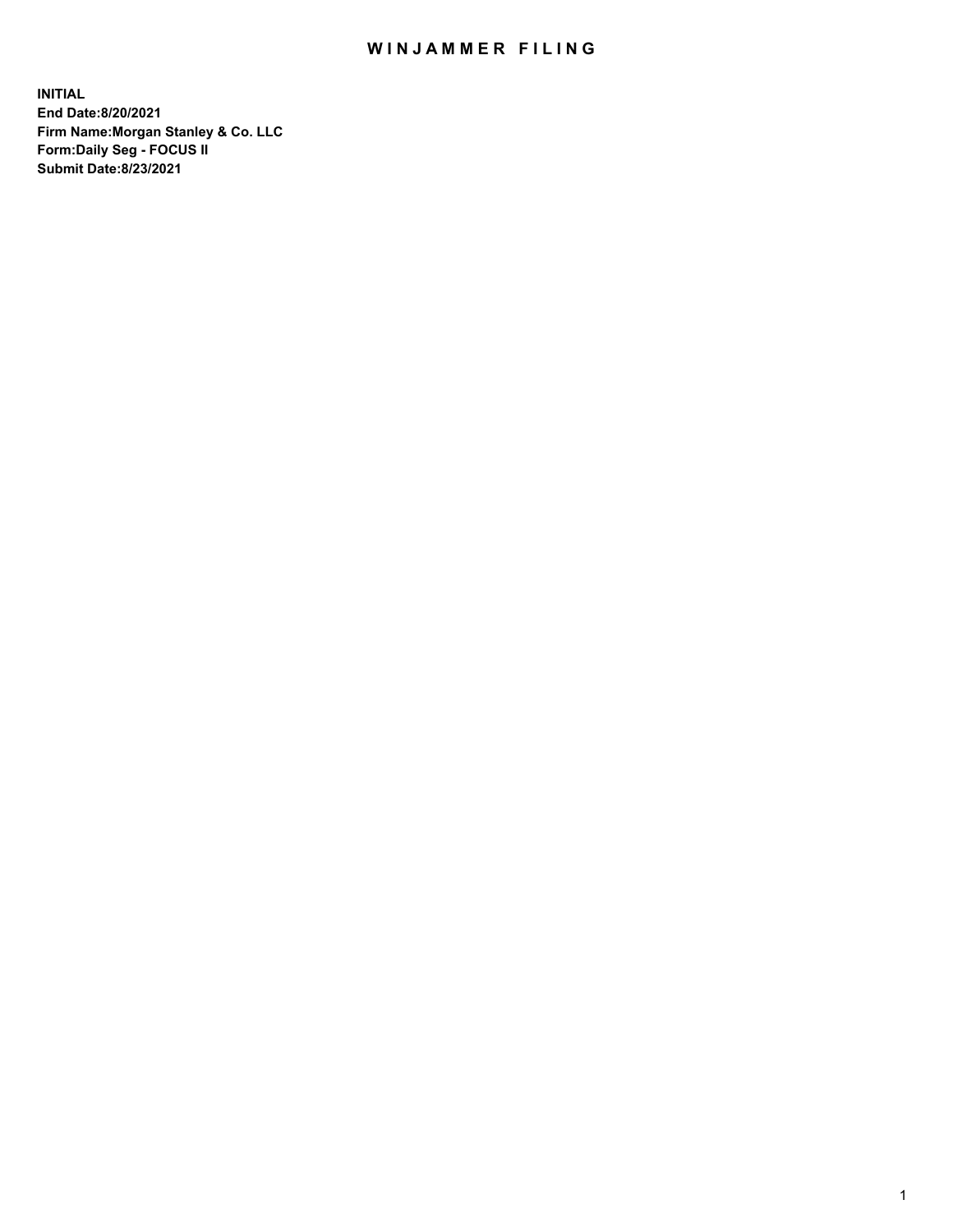**INITIAL End Date:8/20/2021 Firm Name:Morgan Stanley & Co. LLC Form:Daily Seg - FOCUS II Submit Date:8/23/2021 Daily Segregation - Cover Page**

| Name of Company                                                                                                                                                                                                                                                                                                                | Morgan Stanley & Co. LLC                               |
|--------------------------------------------------------------------------------------------------------------------------------------------------------------------------------------------------------------------------------------------------------------------------------------------------------------------------------|--------------------------------------------------------|
| <b>Contact Name</b>                                                                                                                                                                                                                                                                                                            | <b>Ikram Shah</b>                                      |
| <b>Contact Phone Number</b>                                                                                                                                                                                                                                                                                                    | 212-276-0963                                           |
| <b>Contact Email Address</b>                                                                                                                                                                                                                                                                                                   | Ikram.shah@morganstanley.com                           |
| FCM's Customer Segregated Funds Residual Interest Target (choose one):<br>a. Minimum dollar amount: ; or<br>b. Minimum percentage of customer segregated funds required:% ; or<br>c. Dollar amount range between: and; or<br>d. Percentage range of customer segregated funds required between: % and %.                       | 235,000,000<br><u>0</u><br>00<br>0 <sub>0</sub>        |
| FCM's Customer Secured Amount Funds Residual Interest Target (choose one):<br>a. Minimum dollar amount: ; or<br>b. Minimum percentage of customer secured funds required:%; or<br>c. Dollar amount range between: and; or<br>d. Percentage range of customer secured funds required between:% and%.                            | 140,000,000<br><u>0</u><br><u>00</u><br>0 <sub>0</sub> |
| FCM's Cleared Swaps Customer Collateral Residual Interest Target (choose one):<br>a. Minimum dollar amount: ; or<br>b. Minimum percentage of cleared swaps customer collateral required:% ; or<br>c. Dollar amount range between: and; or<br>d. Percentage range of cleared swaps customer collateral required between:% and%. | 92,000,000<br><u>0</u><br><u>00</u><br>0 <sub>0</sub>  |

Attach supporting documents CH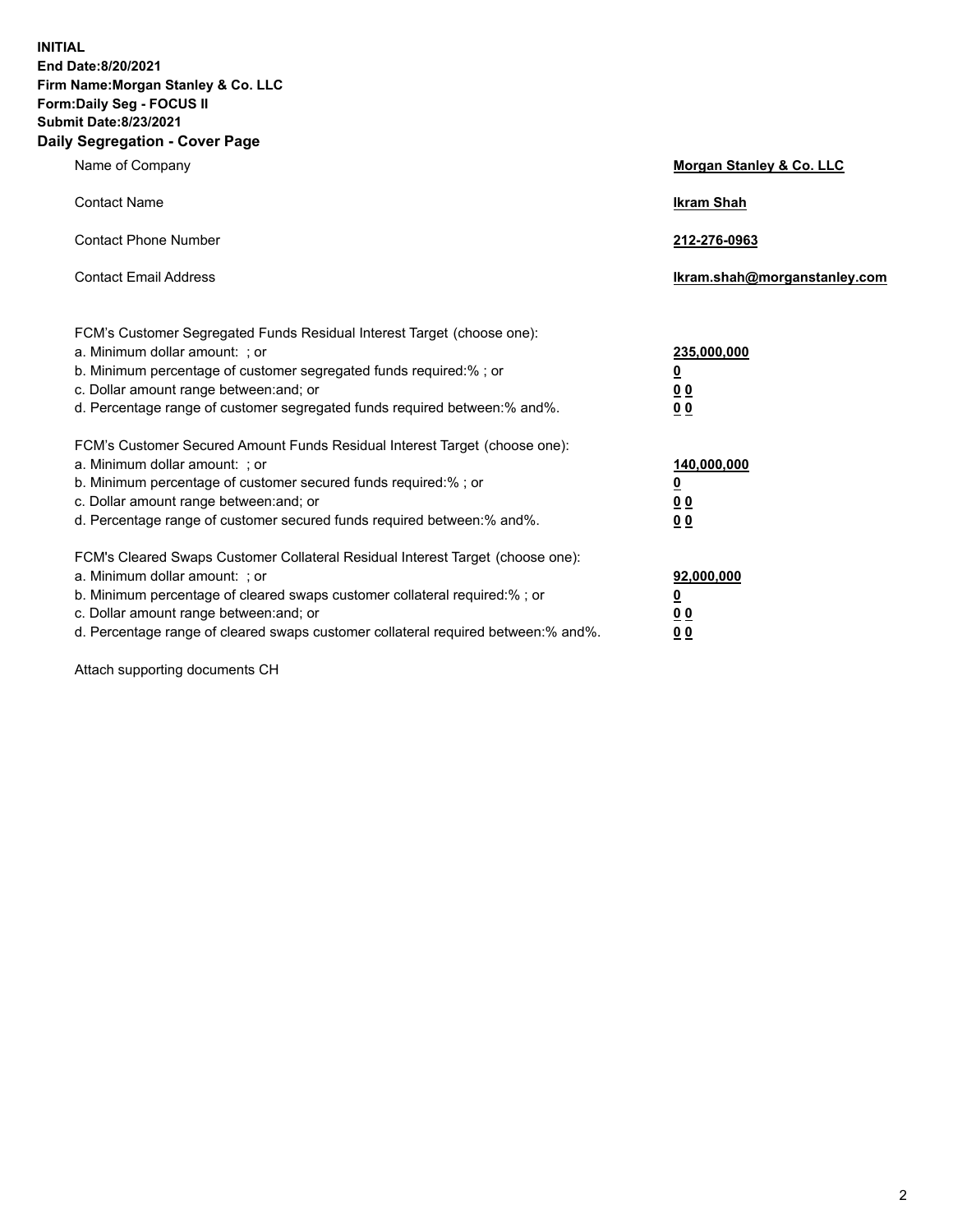## **INITIAL End Date:8/20/2021 Firm Name:Morgan Stanley & Co. LLC Form:Daily Seg - FOCUS II Submit Date:8/23/2021**

**Daily Segregation - Secured Amounts** Foreign Futures and Foreign Options Secured Amounts Amount required to be set aside pursuant to law, rule or regulation of a foreign government or a rule of a self-regulatory organization authorized thereunder 1. Net ledger balance - Foreign Futures and Foreign Option Trading - All Customers A. Cash **4,862,947,409** [7315] B. Securities (at market) **2,052,906,959** [7317] 2. Net unrealized profit (loss) in open futures contracts traded on a foreign board of trade **696,681,050** [7325] 3. Exchange traded options a. Market value of open option contracts purchased on a foreign board of trade **32,777,538** [7335] b. Market value of open contracts granted (sold) on a foreign board of trade **-21,882,118** [7337] 4. Net equity (deficit) (add lines 1. 2. and 3.) **7,623,430,838** [7345] 5. Account liquidating to a deficit and account with a debit balances - gross amount **51,730,711** [7351] Less: amount offset by customer owned securities **-50,451,697** [7352] **1,279,014** 6. Amount required to be set aside as the secured amount - Net Liquidating Equity Method (add lines 4 and 5) 7. Greater of amount required to be set aside pursuant to foreign jurisdiction (above) or line 6. FUNDS DEPOSITED IN SEPARATE REGULATION 30.7 ACCOUNTS 1. Cash in banks A. Banks located in the United States **352,187,268** [7500] B. Other banks qualified under Regulation 30.7 **183,317,599** [7520] **535,504,867** 2. Securities A. In safekeeping with banks located in the United States **642,085,163** [7540] B. In safekeeping with other banks qualified under Regulation 30.7 **58,175,382** [7560] **700,260,545** 3. Equities with registered futures commission merchants A. Cash **14,157,356** [7580] B. Securities **0** [7590] C. Unrealized gain (loss) on open futures contracts **-123,341** [7600] D. Value of long option contracts **0** [7610] E. Value of short option contracts **0** [7615] **14,034,015** [7620] 4. Amounts held by clearing organizations of foreign boards of trade A. Cash **0** [7640] B. Securities **0** [7650] C. Amount due to (from) clearing organization - daily variation **0** [7660]

- D. Value of long option contracts **0** [7670]
- E. Value of short option contracts **0** [7675] **0** [7680]
- 5. Amounts held by members of foreign boards of trade
	-
	-
	- C. Unrealized gain (loss) on open futures contracts **696,804,391** [7720]
	- D. Value of long option contracts **32,777,538** [7730]
	- E. Value of short option contracts **-21,882,118** [7735] **6,588,286,752**
- 6. Amounts with other depositories designated by a foreign board of trade **0** [7760]
- 7. Segregated funds on hand **0** [7765]
- 8. Total funds in separate section 30.7 accounts **7,838,086,179** [7770]
- 9. Excess (deficiency) Set Aside for Secured Amount (subtract line 7 Secured Statement Page 1 from Line 8)
- 10. Management Target Amount for Excess funds in separate section 30.7 accounts **140,000,000** [7780]
- 11. Excess (deficiency) funds in separate 30.7 accounts over (under) Management Target **73,376,327** [7785]

**0** [7305]

[7354] **7,624,709,852** [7355]

**7,624,709,852** [7360]

[7530]

[7570]

 A. Cash **4,527,940,527** [7700] B. Securities **1,352,646,414** [7710] [7740] **213,376,327** [7380]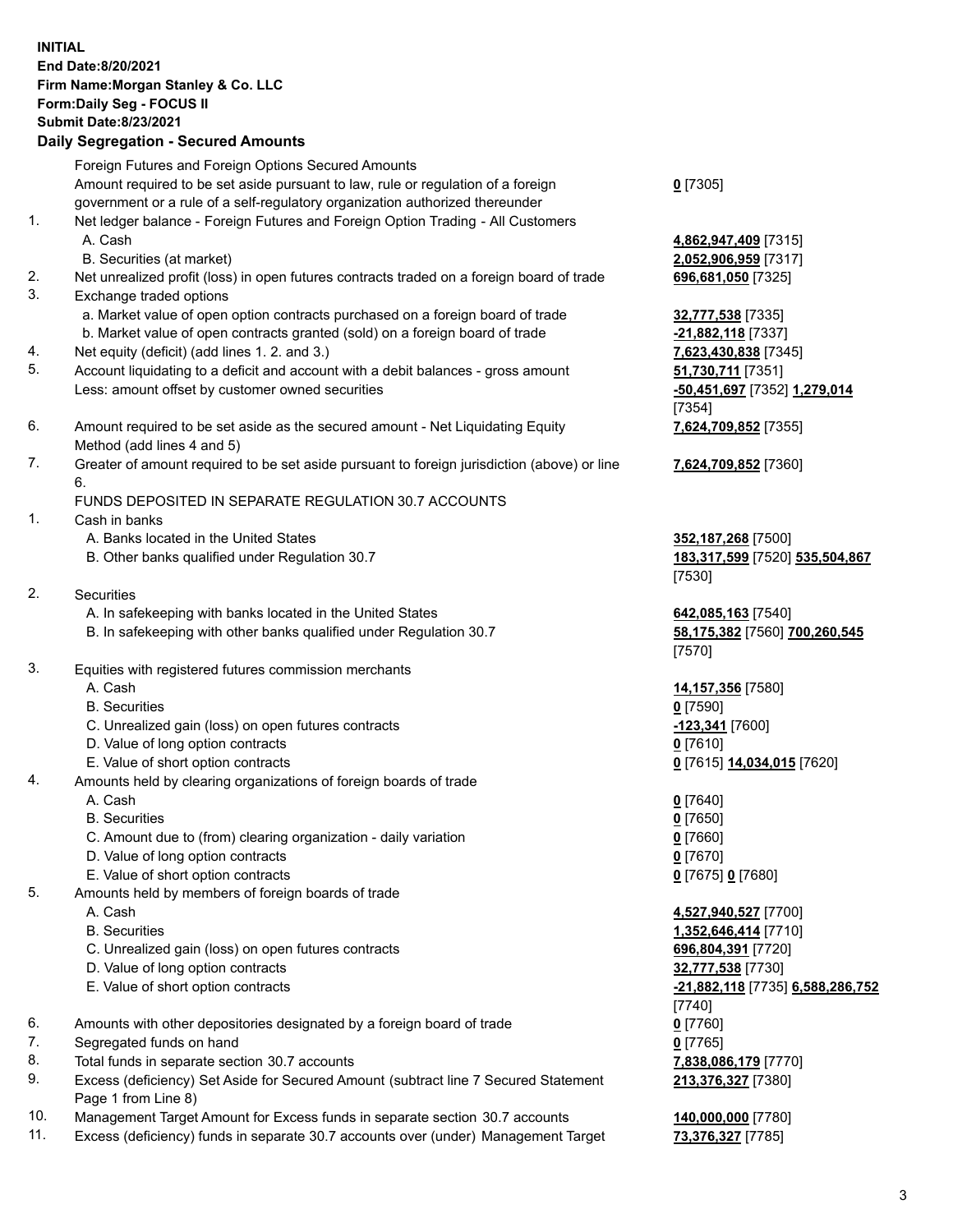**INITIAL End Date:8/20/2021 Firm Name:Morgan Stanley & Co. LLC Form:Daily Seg - FOCUS II Submit Date:8/23/2021 Daily Segregation - Segregation Statement** SEGREGATION REQUIREMENTS(Section 4d(2) of the CEAct) 1. Net ledger balance A. Cash **14,235,319,055** [7010] B. Securities (at market) **7,329,396,387** [7020] 2. Net unrealized profit (loss) in open futures contracts traded on a contract market **2,478,409,619** [7030] 3. Exchange traded options A. Add market value of open option contracts purchased on a contract market **889,150,018** [7032] B. Deduct market value of open option contracts granted (sold) on a contract market **-582,936,104** [7033] 4. Net equity (deficit) (add lines 1, 2 and 3) **24,349,338,975** [7040] 5. Accounts liquidating to a deficit and accounts with debit balances - gross amount **269,769,623** [7045] Less: amount offset by customer securities **-268,820,151** [7047] **949,472** [7050] 6. Amount required to be segregated (add lines 4 and 5) **24,350,288,447** [7060] FUNDS IN SEGREGATED ACCOUNTS 7. Deposited in segregated funds bank accounts A. Cash **2,750,090,928** [7070] B. Securities representing investments of customers' funds (at market) **0** [7080] C. Securities held for particular customers or option customers in lieu of cash (at market) **2,784,670,428** [7090] 8. Margins on deposit with derivatives clearing organizations of contract markets A. Cash **14,519,155,034** [7100] B. Securities representing investments of customers' funds (at market) **0** [7110] C. Securities held for particular customers or option customers in lieu of cash (at market) **4,394,622,572** [7120] 9. Net settlement from (to) derivatives clearing organizations of contract markets **-177,413,592** [7130] 10. Exchange traded options A. Value of open long option contracts **889,150,018** [7132] B. Value of open short option contracts **-582,936,104** [7133] 11. Net equities with other FCMs A. Net liquidating equity **9,038,469** [7140] B. Securities representing investments of customers' funds (at market) **0** [7160] C. Securities held for particular customers or option customers in lieu of cash (at market) **0** [7170] 12. Segregated funds on hand **150,103,387** [7150] 13. Total amount in segregation (add lines 7 through 12) **24,736,481,140** [7180] 14. Excess (deficiency) funds in segregation (subtract line 6 from line 13) **386,192,693** [7190] 15. Management Target Amount for Excess funds in segregation **235,000,000** [7194]

16. Excess (deficiency) funds in segregation over (under) Management Target Amount Excess

**151,192,693** [7198]